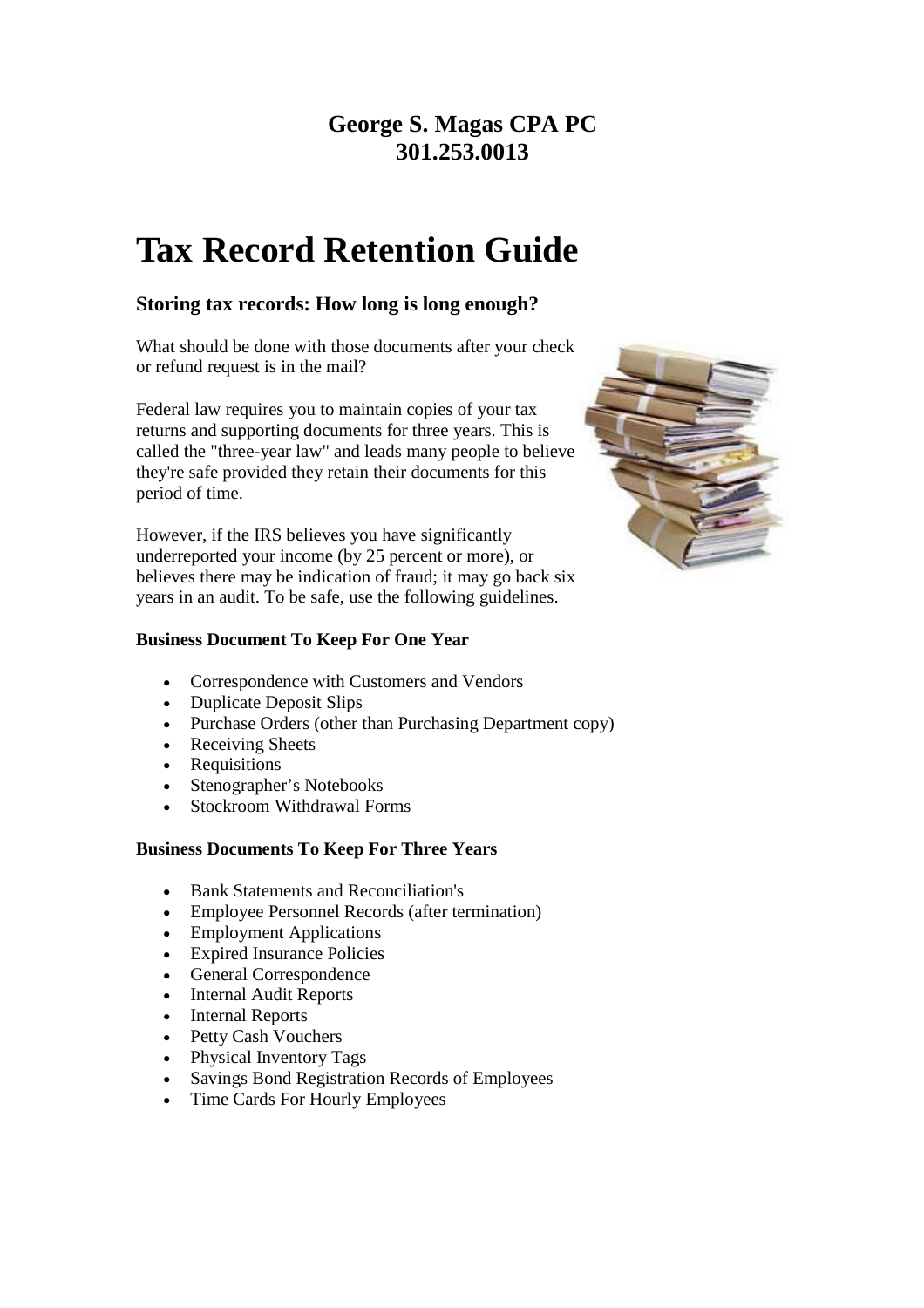### **Business Documents To Keep For Six Years**

- Accident Reports, Claims
- Accounts Payable Ledgers and Schedules
- Accounts Receivable Ledgers and Schedules
- Cancelled Checks
- Cancelled Stock and Bond Certificates
- Employment Tax Records
- Expense Analysis and Expense Distribution Schedules
- Expired Contracts, Leases
- Expired Option Records
- Inventories of Products, Materials, Supplies
- Invoices to Customers
- Notes Receivable Ledgers, Schedules
- Payroll Records and Summaries, including payment to pensioners
- Plant Cost Ledgers
- Purchasing Department Copies of Purchase Orders
- Sales Records
- Subsidiary Ledgers
- Time Books
- Travel and Entertainment Records
- Vouchers for Payments to Vendors, Employees, etc.
- Voucher Register, Schedules

#### **Business Records To Keep Forever**

While federal guidelines do not require you to keep tax records "forever," in many cases there will be other reasons you'll want to retain these documents indefinitely.

- Audit Reports from CPAs/Accountants
- Cancelled Checks for Important Payments (especially tax payments)
- Cash Books, Charts of Accounts
- Contracts, Leases Currently in Effect
- Corporate Documents (incorporation, charter, by-laws, etc.)
- Documents substantiating fixed asset additions
- Deeds
- Depreciation Schedules
- Financial Statements (Year End)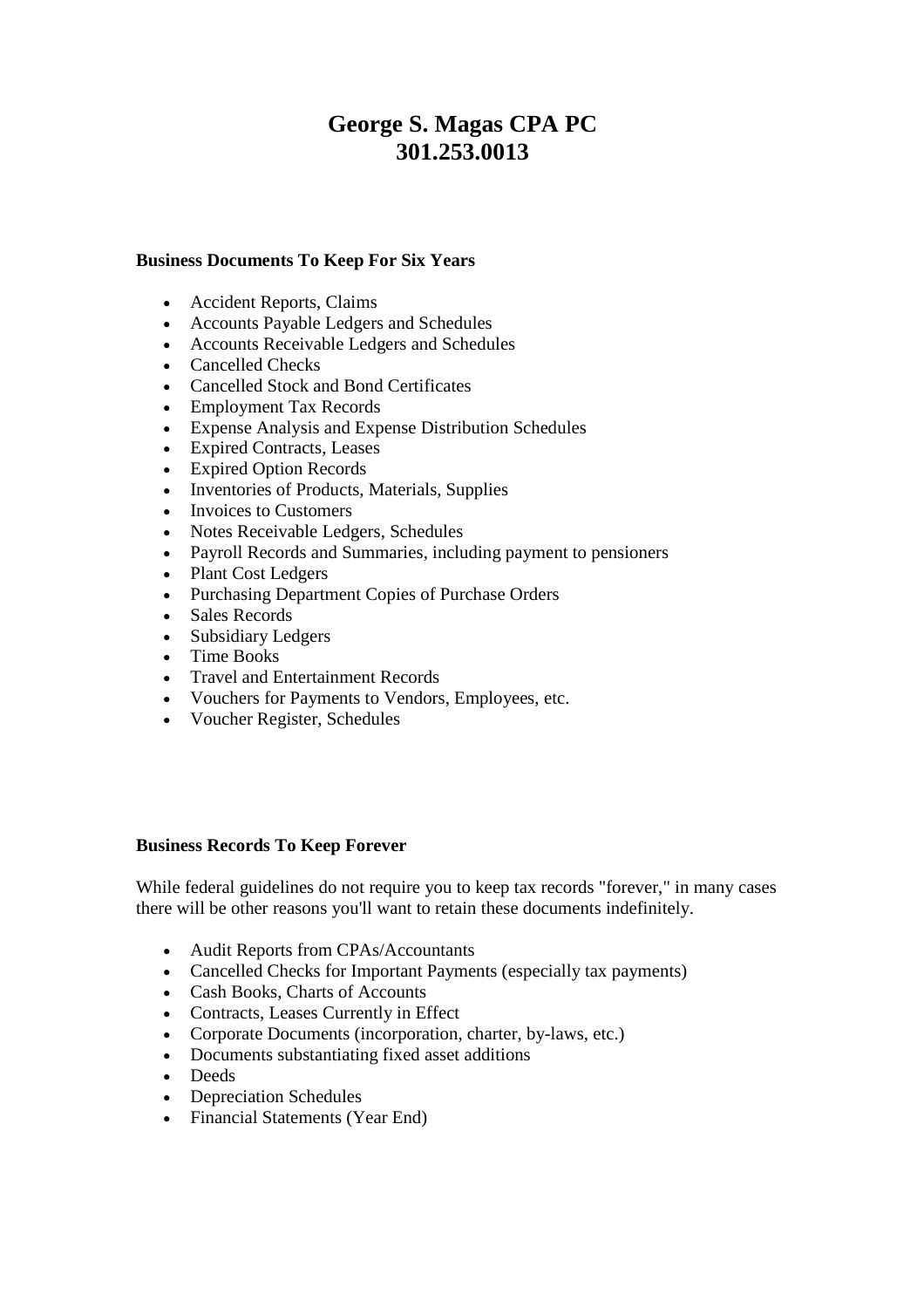- General and Private Ledgers, Year End Trial Balances
- Insurance Records, Current Accident Reports, Claims, Policies
- Investment Trade Confirmations
- IRS Revenue Agents' Reports
- Journals
- Legal Records, Correspondence and Other Important Matters
- Minutes Books of Directors and Stockholders
- Mortgages, Bills of Sale
- Property Appraisals by Outside Appraisers
- Property Records
- Retirement and Pension Records
- Tax Returns and Worksheets
- Trademark and Patent Registrations

### **Personal Document To Keep For One Year**

 While it's important to keep year-end mutual fund and IRA contribution statements forever, you don't have to save monthly and quarterly statements once the year-end statement has arrived.

#### **Personal Documents To Keep For Three Years**

- Credit Card Statements
- Medical Bills (in case of insurance disputes)
- Utility Records
- Expired Insurance Policies

### **Personal Documents To Keep For Six Years**

- Supporting Documents For Tax Returns
- Accident Reports and Claims
- Medical Bills (if tax-related)
- Property Records / Improvement Receipts
- Sales Receipts
- Wage Garnishments
- Other Tax-Related Bills